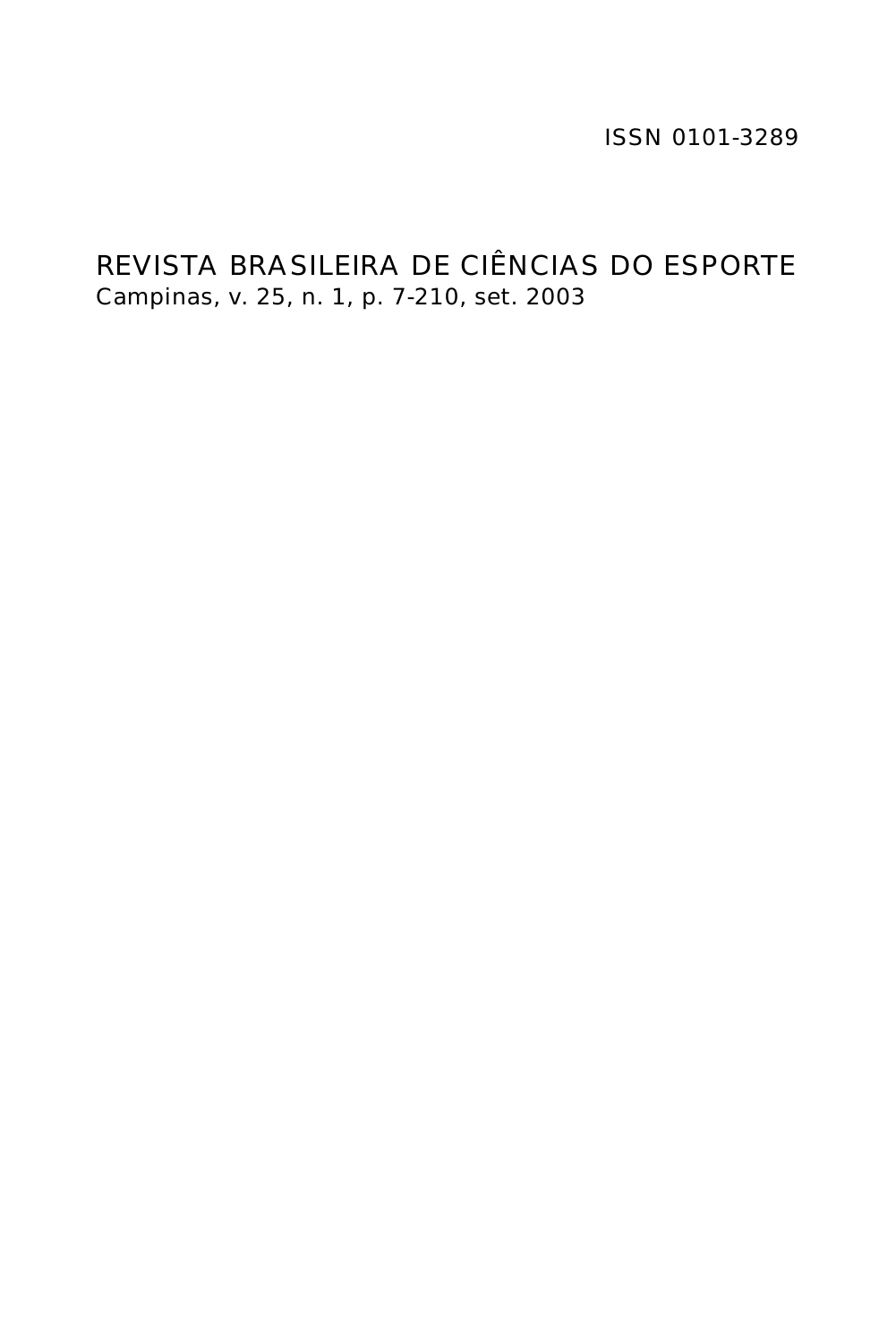# REVISTA BRASILEIRA DE CIÊNCIAS DO ESPORTE

#### EDITORIA

SE – CBCE – ES

EDITOR EXECUTIVO Amarílio Ferreira Neto

### APOIO AO EDITOR

Ana Claudia Silverio Nascimento

#### CONSELHO EDITORIAL

 Dr. Antonio Carlos Bramante – Unicamp Dra. Celi Nelza Zülke Taffarel – UFBA Dr. Dartagnan Pinto Guedes – UEL Dr. Eduardo Kokubun – Unesp Dr. Elenor Kunz – UFSC Dr. Go Tani – USP Dr. Valter Bracht – Ufes

E-MAIL DO EDITOR

 afneto@starmedia.com amarilio.neto@bol.com.br

**CONSULTORES** Sócios pesquisadores doutores do CBCE

### REVISÃO BIBLIOGRÁFICA

 Dulce Inês L. dos S. Augusto dulce@fef.unicamp.br

## APOIO FINANCEIRO





## CO-EDIÇÃO

CBCE – Editora Autores Associados

## INFORMAÇÕES www.cbce.org.br

Revista Brasileira de Ciências do Esporte (ISSN 0101-3289) é uma publicação oficial do Colégio Brasileiro de Ciências do Esporte (CBCE), com periodicidade quadrimestral, editada pelo CBCE e pela editora Autores Associados. Indexada: Sibradid, Sportsearch, Sport Discus, Ulrich's International Periodicals, Catálogo Coletivo Nacional de Publicações Seriadas (CCN).

Rev. Bras. Cienc. Esporte, Campinas, v. 25, n. 1, p. 7-210, set. 2003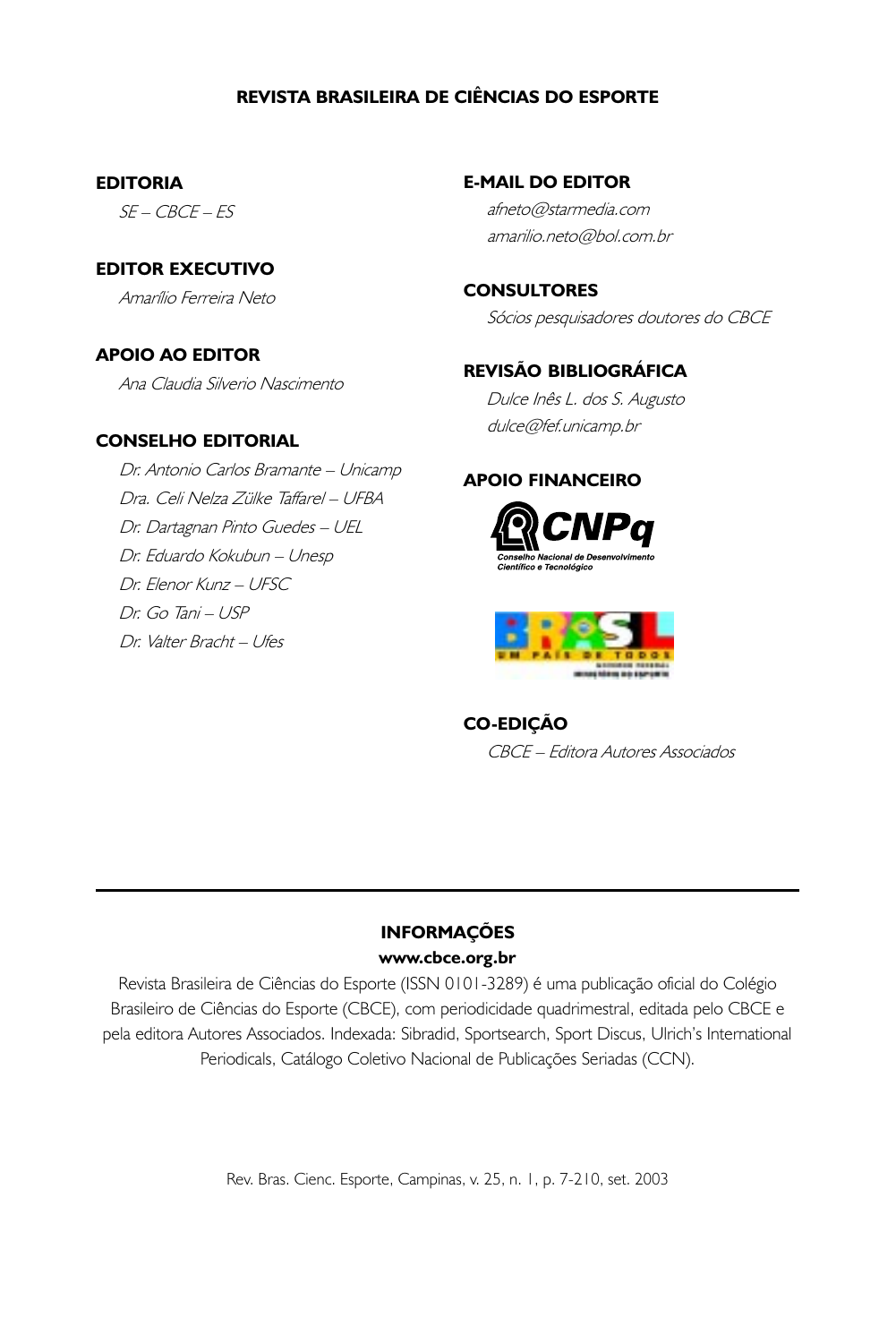ISSN 0101-3289

# REVISTA BRASILEIRA DE CIÊNCIAS DO ESPORTE Campinas, v. 25, n. 1, p. 7-210, set. 2003

# **Temática** História da Educação Física e Esporte



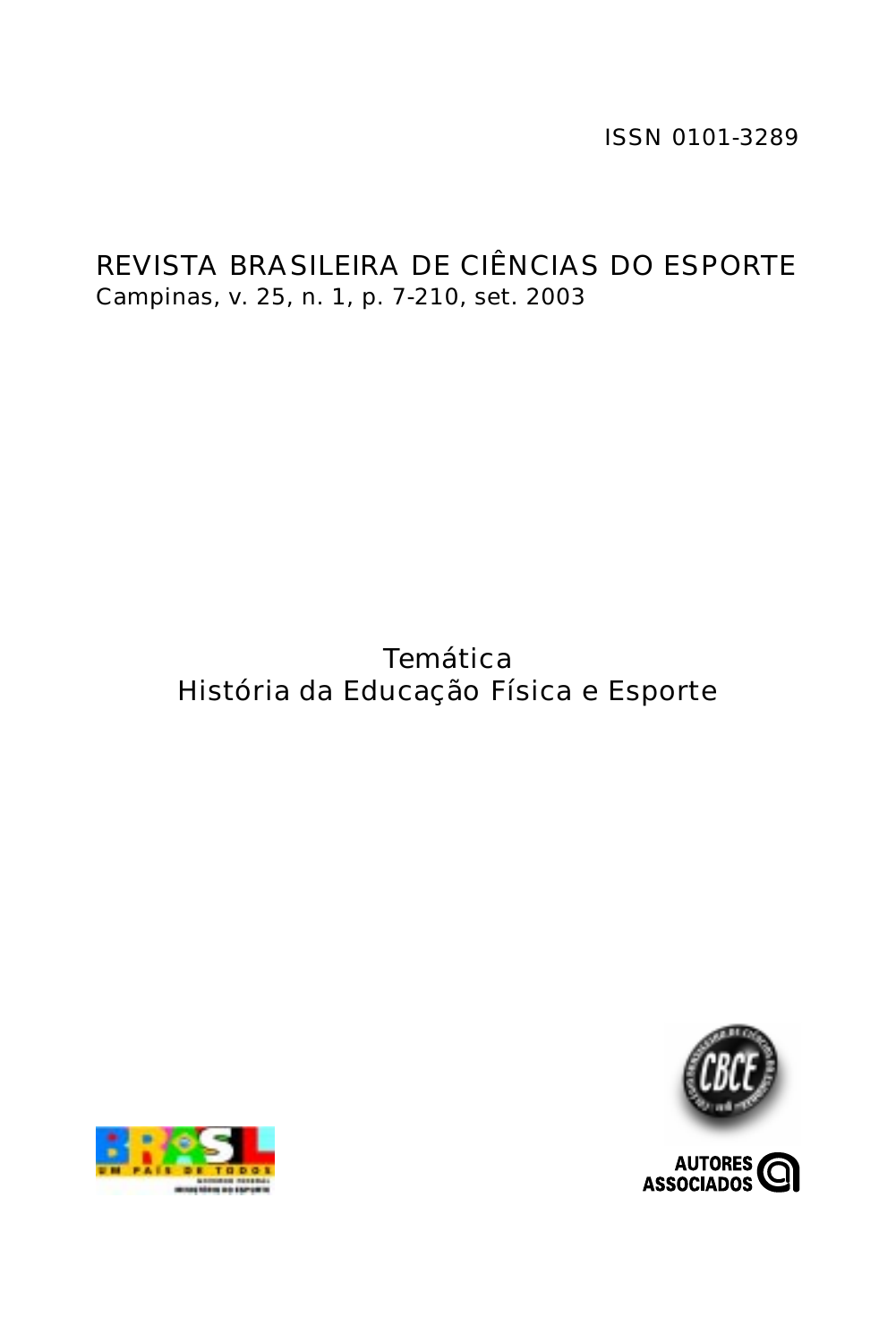

Uma editora educativa a serviço da cultura brasileira

Av. Albino J.B. de Oliveira, 901 – CEP 13085-510 Campinas - SP – Pabx/Fax: (19) 3289-5930 e-mail: editora@autoresassociados.com.br Catálogo on-line: www.autoresassociados.com.br

Conselho Editorial "Prof. Casemiro dos Reis Filho" Dermeval Saviani Gilberta S. de M. Jannuzzi Maria Aparecida Motta Walter E. Garcia

Diretor Executivo Flávio Baldy dos Reis

Diretora Editorial Gilberta S. de M. Jannuzzi

Coordenadora Editorial Érica Bombardi

Assistente Editorial Aline Marques Diagramação e Composição Ednilson Tristão

Revisão Thais Gasparetti Erika G. de F. e Silva Cleide Salme Ferreira

Capa Criação e leiaute baseados em Escultura, de Picasso, 1972 e Desenhos, de Jacques Louis David, 1790 Milton José de Almeida

Arte-final Érica Bombardi

Impressão e Acabamento Gráfica Paym

#### COMERCIALIZAÇÃO E ASSINATURA

EDITORA AUTORES ASSOCIADOS LTDA. Av. Albino J.B. de Oliveira, 901 – Campinas - SP CEP 13085-510 – Pabx/Fax: (19) 3289-5930 e-mail: editora@autoresassociados.com.br Catálogo on-line: www.autoresassociados.com.br

REVISTA BRASILEIRA DE CIÊNCIAS DO ESPORTE, Campinas, Colégio Brasileiro de Ciências do Esporte, 1979.

**Quadrimestral** ISSN 0101-3289

 Co-Edição: Autores Associados História da Educação Física e Esporte

> CDD. 613.7 796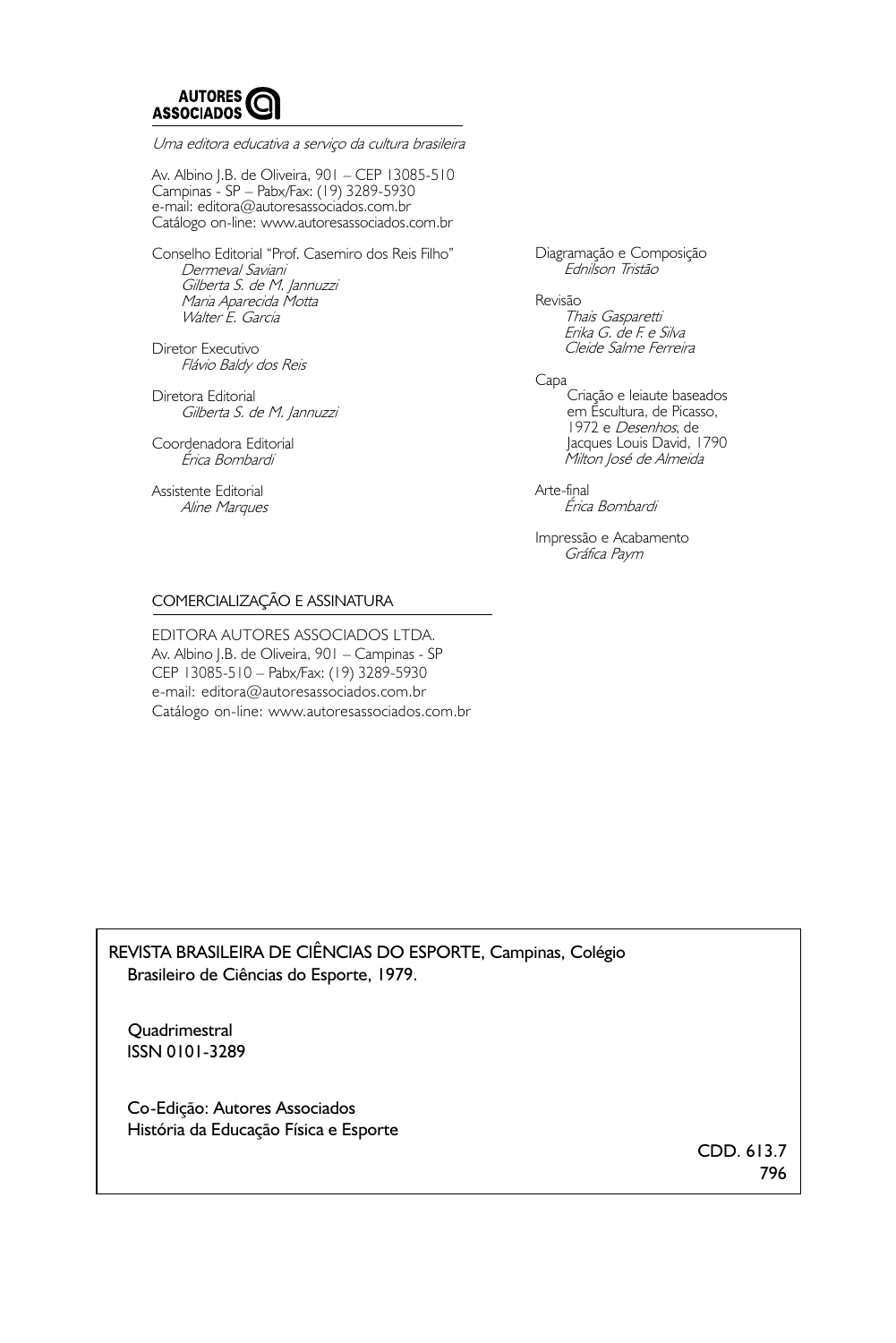# SUMÁRIO

| <b>EDITORIAL</b><br>[Editorial]                                                                                                                                                                                                                                | $\overline{7}$ |
|----------------------------------------------------------------------------------------------------------------------------------------------------------------------------------------------------------------------------------------------------------------|----------------|
| <b>ARTIGOS ORIGINAIS</b><br>[Articles]                                                                                                                                                                                                                         |                |
| A INVENÇÃO DA GINÁSTICA NO SÉCULO XIX: MOVIMENTOS NOVOS, CORPOS NOVOS 9<br>[The invention of gymnastic in the 19th century: new movements, new bodies]<br>Georges Vigarello                                                                                    |                |
| GEORGES HÉBERT E O MÉTODO NATURAL: NOVA SENSIBILIDADE, NOVA<br>EDUCAÇÃO DO CORPO<br>[The Georges Hébert "Natural Method": new sensibility, new body education]<br>Carmen Lúcia Soares                                                                          | 21             |
| DESCONTINUIDADES E CONTINUIDADES DO MOVIMENTO HIGIENISTA NO<br>BRASIL DO SÉCULO XX<br>[Discontinuities and continuities of the Hygienist Movement in Brazil of the 20 <sup>th</sup> century]<br>Edivaldo Góis Junior e Hugo Rodolfo Lovisolo                   | 4 <sup>1</sup> |
| O RIO DE JANEIRO E O CORPO DO HOMEM FLUMINENSE: O "NÃO-LUGAR" DA<br>GINÁSTICA SUFCA<br>[Rio de Janeiro and the <i>fluminense</i> man's body: the "no-place" of the Swedish gymnastic]<br>Andrea Moreno                                                         | 55             |
| OS EXERCICIOS GYMNASTICOS NO IMPERIAL COLLEGIO DE<br>PEDRO SEGUNDO (1841-1870)<br>[The physical education in the Imperial Collegio de Pedro Segundo (1841-1870)]<br>Carlos Fernando Ferreira da Cunha Junior                                                   | 69             |
| EL DISCURSO PEDAGÓGICO EN EDUCACIÓN FÍSICA. LA TENSIÓN CIENCIA VERSUS<br>ESPÍRITU EN LA CONFORMACIÓN DE UNA DISCIPLINA ESCOLAR<br>[Pedagogical discourse in physical education: tension between science and spirit in the<br>conformation of a school subject] | 83             |

Angela Aisenstein